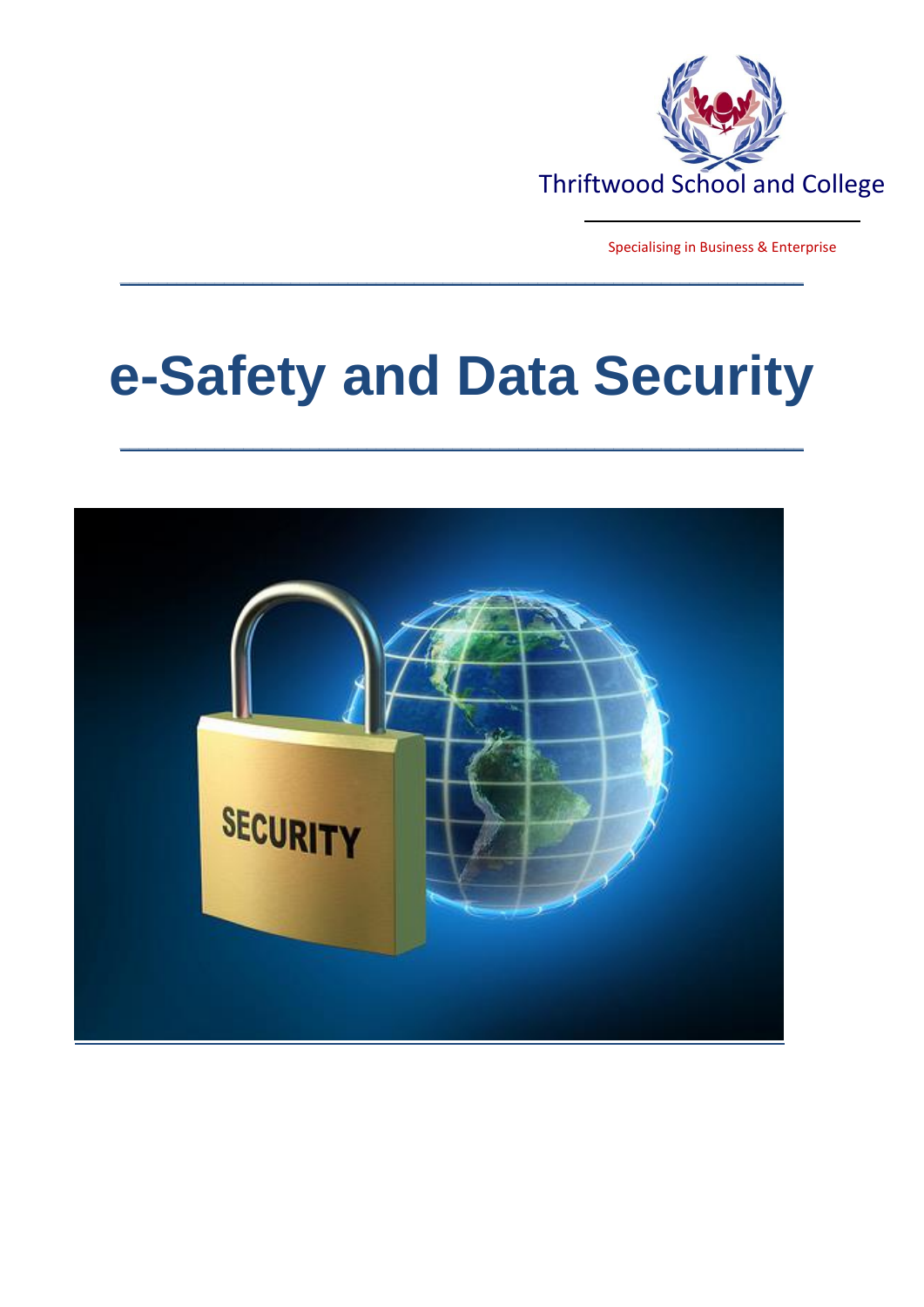# **Introduction**

ICT in the 21st Century is seen as an essential resource to support learning and teaching, as well as playing an important role in the everyday lives of children, young people and adults. Consequently, schools need to build in the use of these technologies in order to arm our young people with the skills to access life-long learning and employment.

Information and Communications Technology covers a wide range of resources including; web-based and mobile learning. It is also important to recognise the constant and fast paced evolution of ICT within our society as a whole. Currently the internet technologies children and young people are using both inside and outside of the classroom include:

- **Websites**
- E-mail, Instant Messaging and chat rooms
- Social Media, including Facebook and Twitter
- Mobile/ Smart phones with text, video and/ or web functionality
- Other mobile devices with web functionality
- Gaming, especially online
- Learning Platforms and Virtual Learning Environments
- Blogs and Wikis
- Podcasting
- Video Broadcasting
- Music Downloading

Whilst exciting and beneficial both in and out of the context of education, much ICT, particularly webbased resources, are not consistently policed. All users need to be aware of the range of risks associated with the use of these Internet technologies and that some have minimum age requirements, usually 13 years.

**Schools and colleges hold personal data on learners, staff and other people** to help them conduct their day-to-day activities. Some of this **information is sensitive** and could be used by another person or criminal organisation to cause harm or distress to an individual. The **loss of sensitive information** can result in media coverage, and **potentially damage the reputation of the school or college**.

Everybody in Thriftwood Academy has a shared responsibility to secure any sensitive information used in their day to day professional duties and even staff not directly involved in data handling should be made aware of the risks and threats and how to minimise them.

Both this policy and the **Acceptable Use Agreement** (for all staff) are inclusive of both fixed and mobile internet; technologies provided by the school (such as PCs, laptops, mobile devices, webcams, whiteboards, voting systems, digital video equipment, etc); and technologies owned by pupils and staff, but brought onto school premises (such as laptops, mobile phones and other mobile devices).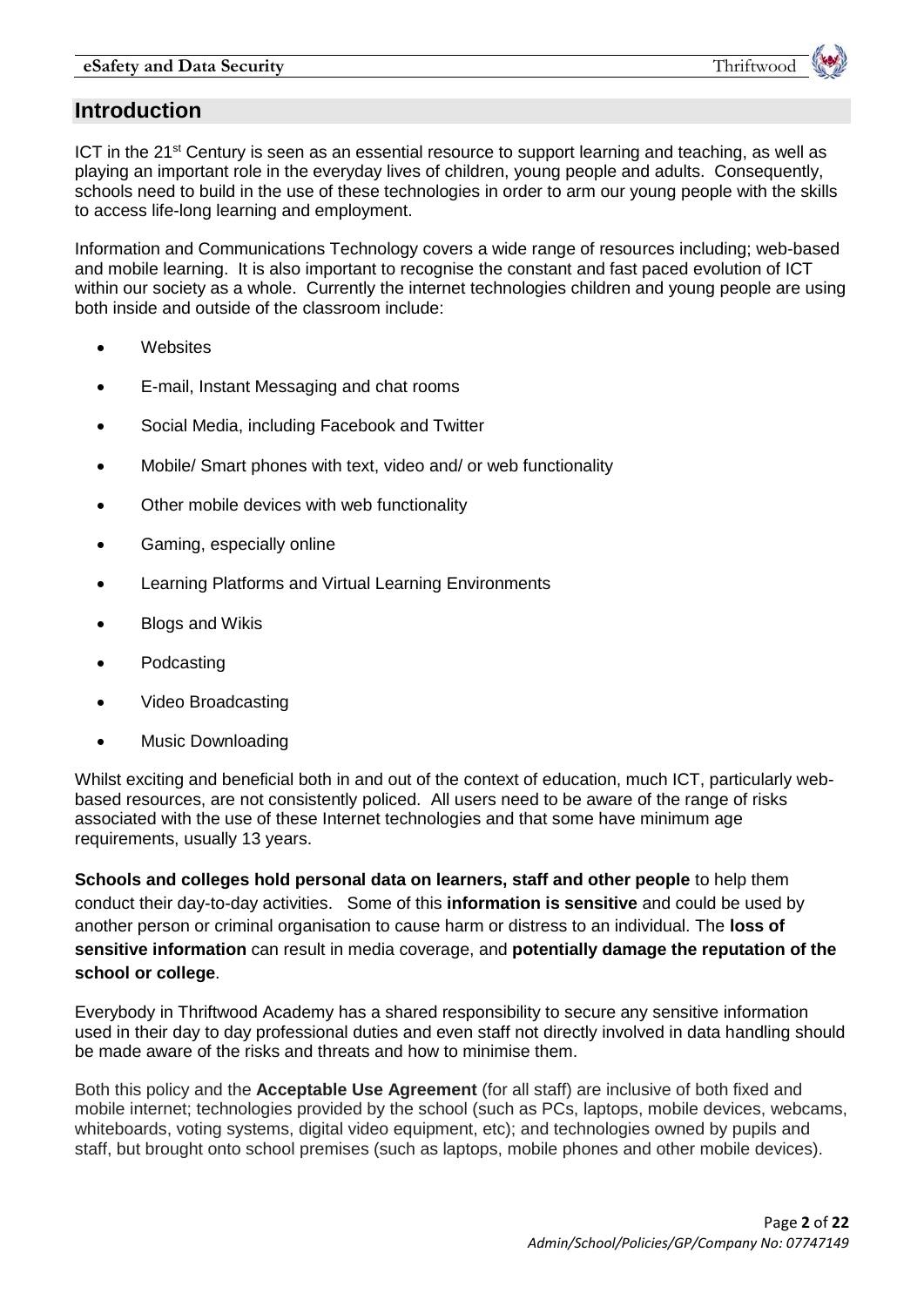# **Monitoring**

Authorised ICT staff may inspect any ICT equipment owned or leased by the Academy at any time without prior notice.

ICT authorised staff may monitor, intercept, access, inspect, record and disclose telephone calls, e-mails, instant messaging, internet/intranet use and any other electronic communications (data, voice or image) involving its employees or contractors, without consent, to the extent permitted by law. This may be to confirm or obtain Academy business related information; to confirm or investigate compliance with policies, standards and procedures; to ensure the effective operation of school ICT; for quality control or training purposes; to comply with a Subject Access Request under the Data Protection Act 1998, or to prevent or detect crime.

ICT authorised staff may, without prior notice, access the e-mail or voice-mail account where applicable, of someone who is absent in order to deal with any business-related issues retained on that account.

All monitoring, surveillance or investigative activities are conducted by ICT authorised staff and comply with the Data Protection Act 1998, the Human Rights Act 1998, the Regulation of Investigatory Powers Act 2000 (RIPA) and the Lawful Business Practice Regulations 2000.

Please note that personal communications using the Academy ICT may be unavoidably included in any business communications that are monitored, intercepted and/or recorded.

# **EMAIL**

The use of e-mail within most schools and colleges is an essential means of communication for both staff and pupils. In the context of Thriftwood, e-mail should not be considered private. Educationally, e-mail can offer significant benefits including; direct written contact between schools and colleges on different projects, be they staff based or pupil based, within school / college or international. We recognise that pupils need to understand how to style an e-mail in relation to their age and good network etiquette; 'netiquette'. In order to achieve ICT level 4 or above, pupils must have experienced sending and receiving e-mails.

# **Managing e-Mail**

- The academy gives all staff their own e-mail account to use for all school and college business as a work based tool This is to protect staff, minimise the risk of receiving unsolicited or malicious e-mails and avoids the risk of personal profile information being revealed
- It is the responsibility of each account holder to keep the password secure. For the safety and security of users and recipients, all mail is filtered and logged; if necessary e-mail histories can be traced. The academy email account should be the account that is used for all school and college business
- Under no circumstances should staff contact pupils, parents or conduct any school or college business using personal e-mail addresses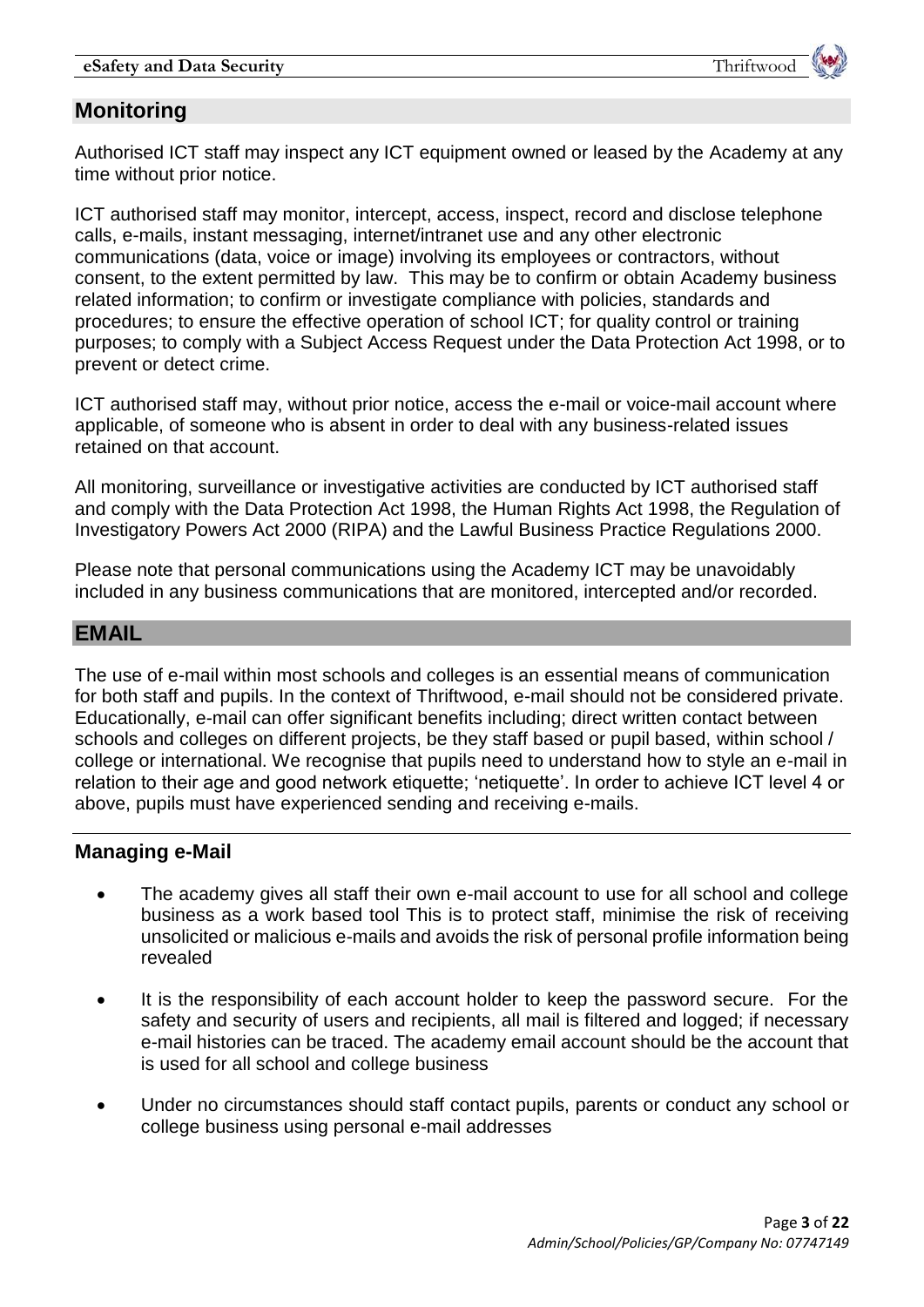- All e-mails should be written and checked carefully before sending, in the same way as a letter written on school headed paper
- Staff sending e-mails to external organisations, parents or pupils are advised to cc. the Headteacher, line manager or designated account
- Pupils may only use academy approved accounts on the academy system and only under direct teacher supervision for educational purposes
- E-mails created or received as part of your school or college job will be subject to disclosure in response to a request for information under the Freedom of Information Act 2000. You must therefore actively manage your e-mail account as follows:
	- Delete all e-mails of short-term value
	- Organise e-mail into folders and carry out frequent house-keeping on all folders and archives
- All pupil e-mail users are expected to adhere to the generally accepted rules of netiquette particularly in relation to the use of appropriate language and not revealing any personal details about themselves or others in e-mail communication, or arrange to meet anyone without specific permission, virus checking attachments
- Pupils must immediately tell a teacher/ trusted adult if they receive an offensive e-mail
- Staff must inform the SLT if they receive an offensive e-mail
- Pupils are introduced to e-mail as part of the ICT Scheme of Work
- Access to the Academy's e-mail (whether directly, through webmail when away from the office or on non-school hardware) is always subject to the Academy's policies.

## **Sending e-Mails**

- If sending e-mails containing personal, confidential, classified or financially sensitive data to external third parties or agencies, refer to the Section e-mailing Personal, Sensitive, Confidential or Classified Information
- Use own Thriftwood e-mail account so that you are clearly identified as the originator of a message
- Keep the number and relevance of e-mail recipients, particularly those being copied, to the minimum necessary and appropriate
- Thriftwood e-mail is not to be used for personal advertising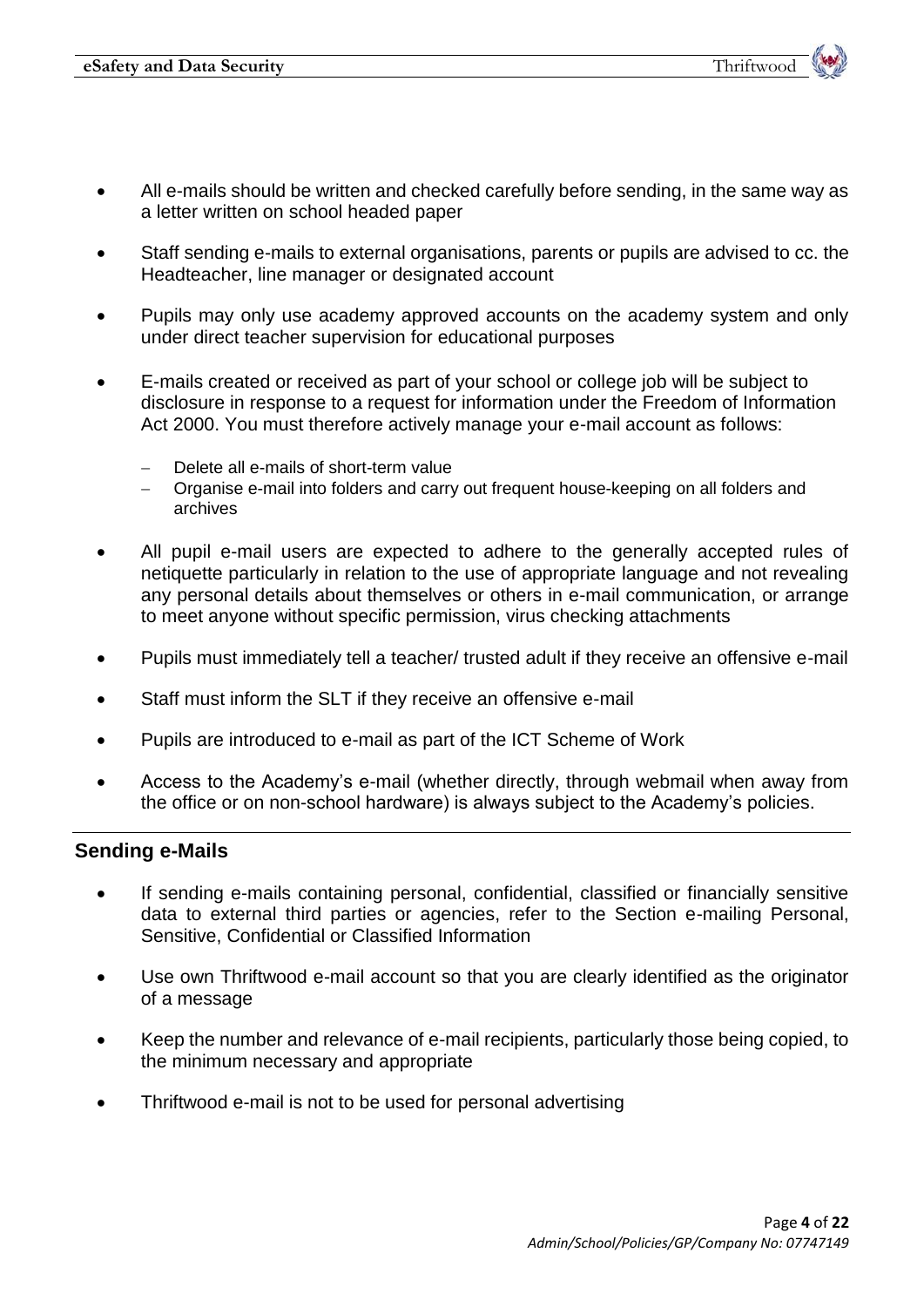## **Receiving e-Mails**

- Check your e-mail regularly
- Never open attachments from an untrusted source; Consult ICT personnel first.
- Do not use the e-mail systems to store attachments. Detach and save business related work to the appropriate shared drive/folder
- The automatic forwarding and deletion of e-mails is not allowed

# **E-mailing Personal, Sensitive, Confidential or Classified Information**

- Where your conclusion is that e-mail must be used to transmit such data:
	- Obtain express consent from your manager to provide the information by e-mail
	- Exercise caution when sending the e-mail and always follow these checks before releasing the e-mail:
		- o Encrypt and password protect. See http://www.thegrid.org.uk/info/dataprotection/#securedata
		- o Verify the details, including accurate e-mail address, of any intended recipient of the information
		- $\circ$  Verify (by phoning) the details of a requestor before responding to e-mail requests for information
	- $\circ$  Do not copy or forward the e-mail to any more recipients than is absolutely necessary
	- Do not send the information to anybody/person whose details you have been unable to separately verify (usually by phone)
	- Send the information as an encrypted document **attached** to an e-mail
	- Provide the encryption key or password by a **separate** contact with the recipient(s)
	- Do not identify such information in the subject line of any e-mail
	- Request confirmation of safe receipt

# **Passwords and Password Security**

#### **Passwords**

- **Always use your own** personal passwords
- Make sure you enter your personal passwords each time you login. Do not include passwords in any automated logon procedures
- Staff should change temporary passwords at first logon
- Change passwords whenever there is any indication of possible system or password compromise
- Do not record passwords or encryption keys on paper or in an unprotected file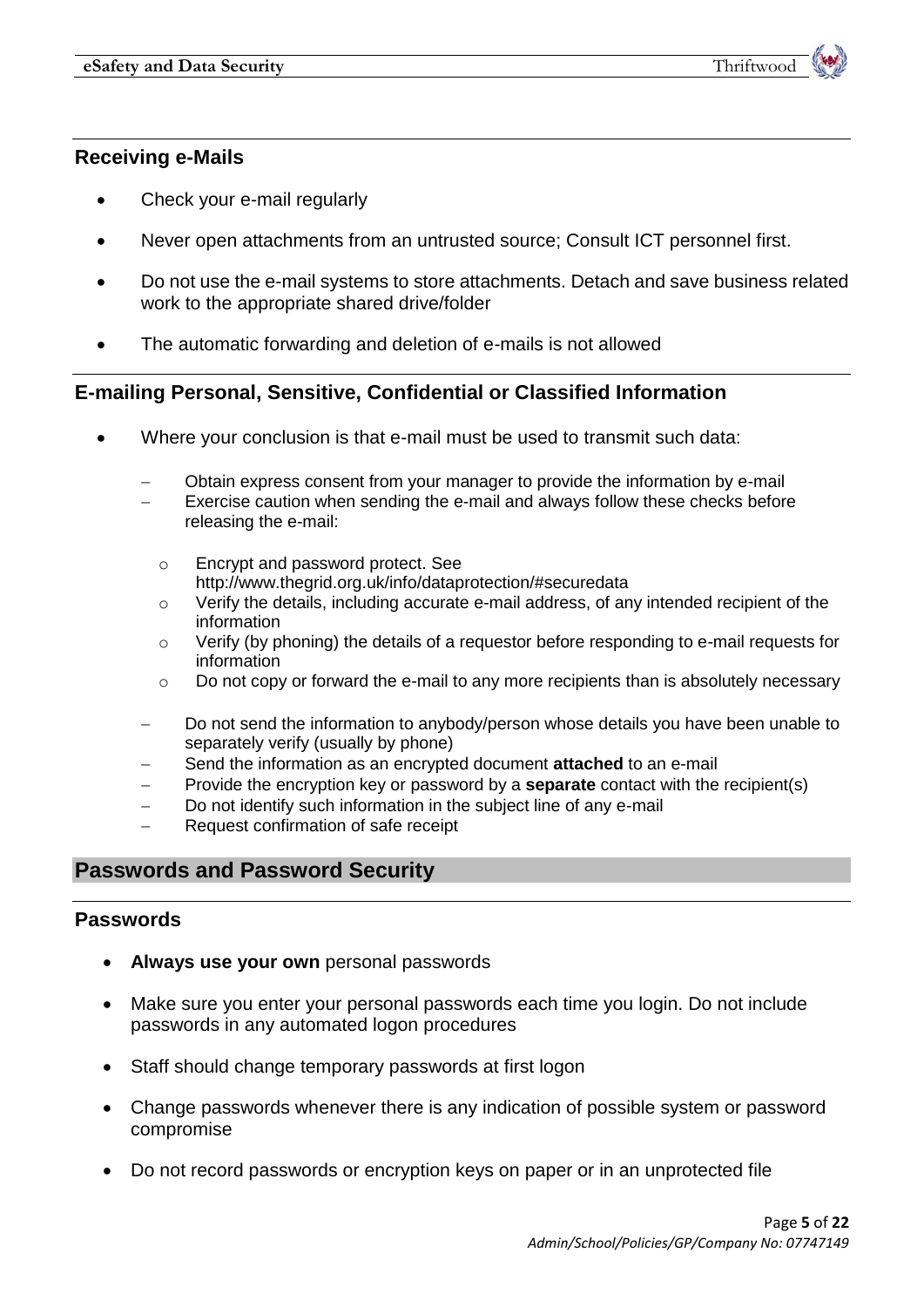- **Only disclose your personal password to authorised ICT support staff when necessary, and never to anyone else**. Ensure that all personal passwords that have been disclosed are changed once the requirement is finished
- **Never tell a child or colleague your password**
- **If you are aware of a breach of security with your password or account inform Vaughan Gregory immediately**
- Passwords should contain a mixture of upper and lowercase letters, numbers and symbols
- User ID and passwords for staff and pupils who have left the Academy are removed from the system within 3 years

# **If you think your password may have been compromised or someone else has become aware of your password report this to your ICT Support Team**

# **Password Security**

Password security is essential for staff, particularly as they are able to access and use pupil data. Staff is expected to have secure passwords which are not shared with anyone. The pupils are expected to keep their passwords private and not to share with others, particularly their friends. Staff and pupils are regularly reminded of the need for password security

- All users read and sign an Acceptable Use Agreement to demonstrate that they have understood the Academy's e-Safety Policy and Data Security
- Pupils are not allowed to deliberately access on-line materials or files on the school network, of their peers, teachers or others
- Staff are aware of their individual responsibilities to protect the security and confidentiality of the school networks, MIS Systems including ensuring that passwords are not shared and are changed periodically. Individual staff users must also make sure that workstations are not left unattended and are locked.

# **Zombie Accounts**

Zombie accounts refer to accounts belonging to users who have left the school and therefore no longer have authorised access to the school's systems. Such Zombie accounts when left active can cause a security threat by allowing unauthorised access.

- Ensure that all user accounts are disabled once the member of the school has left
- Prompt action on disabling accounts will prevent unauthorised access
- Regularly change generic passwords to avoid unauthorised access (Microsoft© advise every 42 days)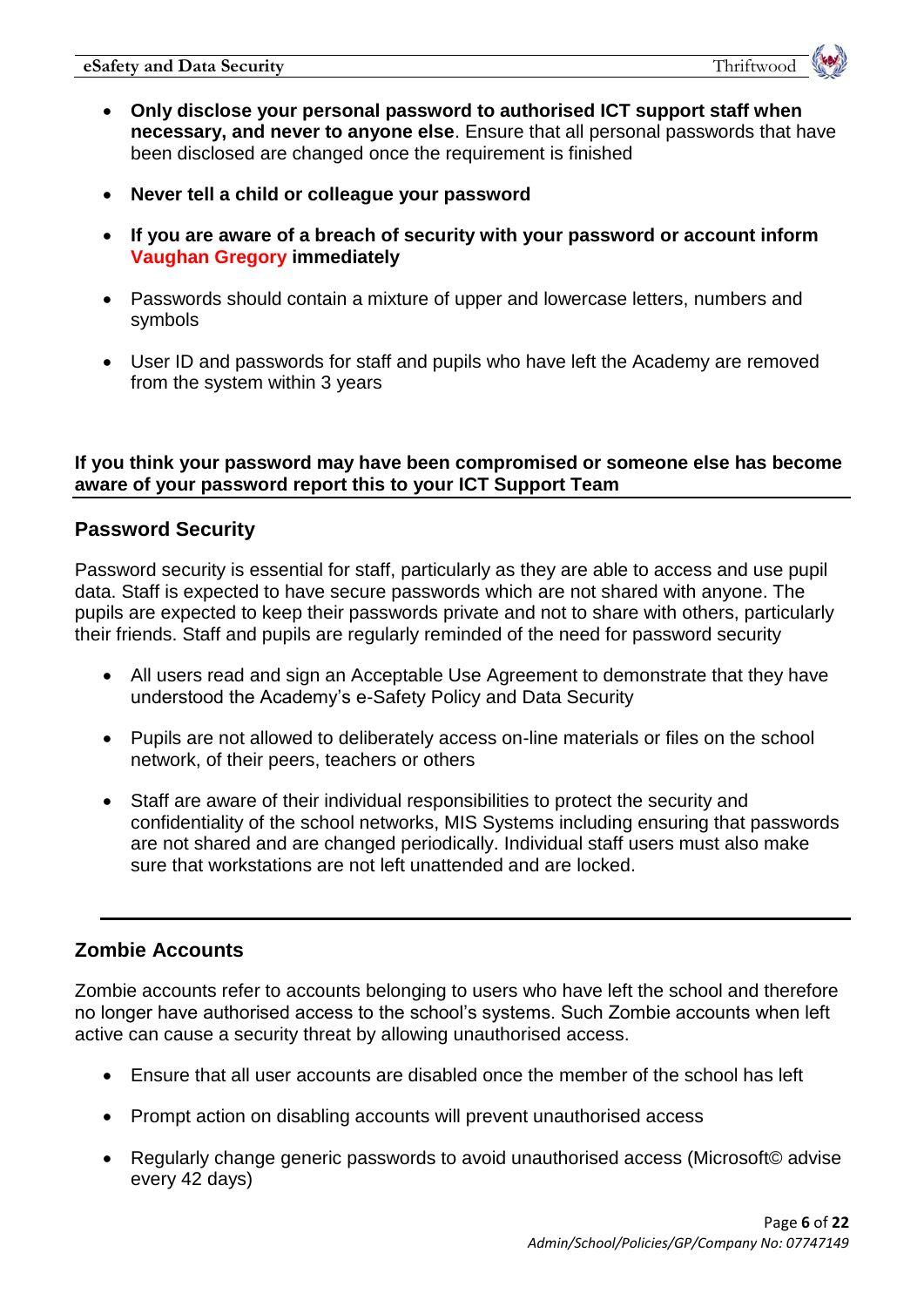# **Personal or Sensitive Information**

## **Protecting Personal, Sensitive, Confidential and Classified Information**

- Ensure that any school information accessed from your own PC or removable media equipment is kept secure
- Ensure you lock your screen before moving away from your computer during your normal working day to prevent unauthorised access
- Ensure the accuracy of any personal, sensitive, confidential and classified information you disclose or share with others
- Ensure that personal, sensitive, confidential or classified information is not disclosed to any unauthorised person
- Ensure the security of any personal, sensitive, confidential and classified information contained in documents you fax, copy, scan or print.
- Only download personal data from systems if expressly authorised to do so by the principal.
- You must not post on the internet personal, sensitive, confidential, or classified information, or disseminate such information in any way that may compromise its intended restricted audience
- Keep your screen display out of direct view of any third parties when you are accessing personal, sensitive, confidential or classified information
- Ensure hard copies of data are securely stored and disposed of after use in accordance with the document labeling

# **Storing/Transferring Personal, Sensitive, Confidential or Classified Information Using Removable Media**

- Ensure removable media is purchased with encryption
- Store all removable media securely
- Securely dispose of removable media that may hold personal data
- Encrypt all files containing personal, sensitive, confidential or classified data
- Ensure hard drives from machines no longer in service are removed and stored securely or wiped clean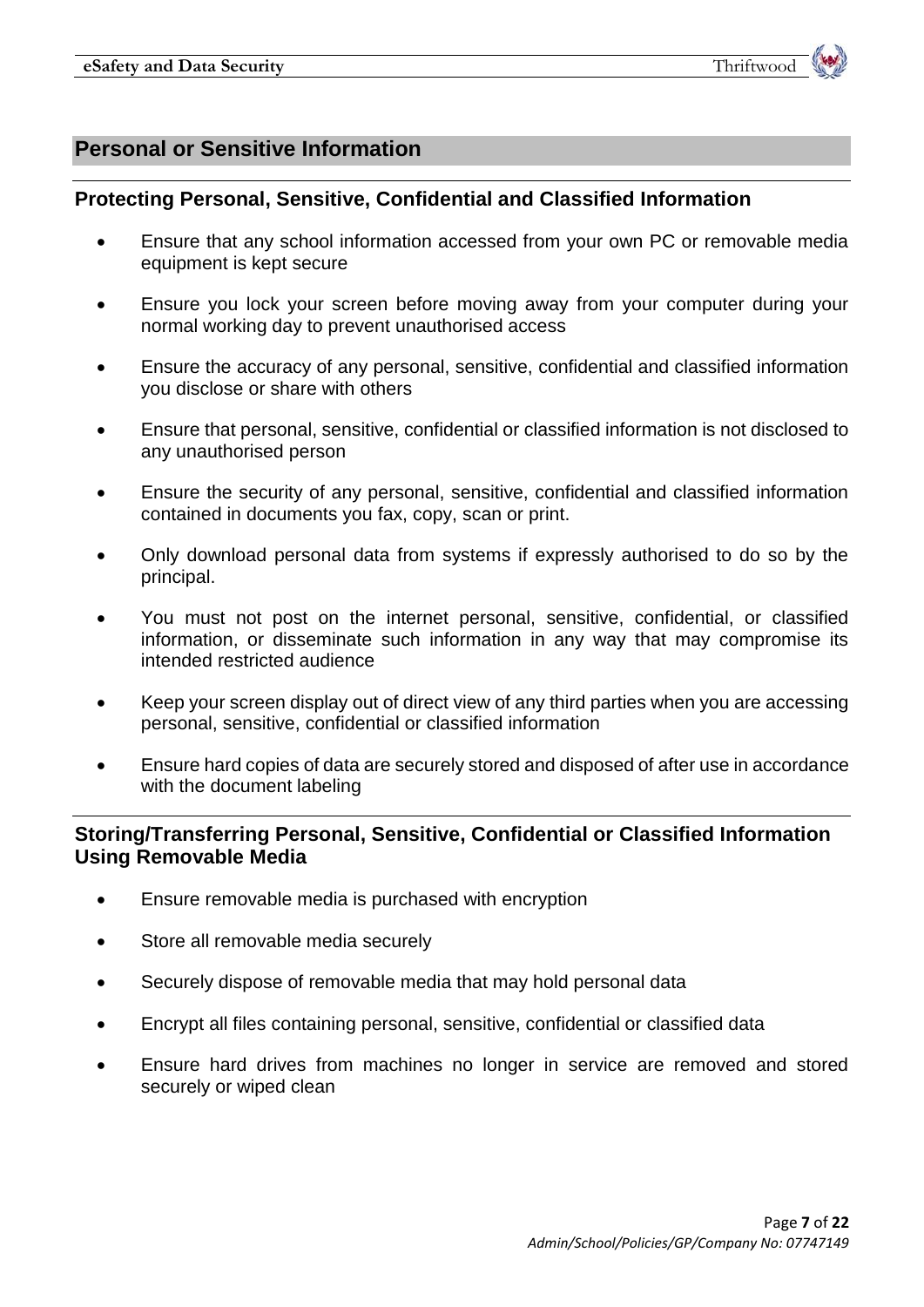## **Remote Access**

- You are responsible for all activity via your remote access facility
- Only use equipment with an appropriate level of security for remote access
- To prevent unauthorised access to academy systems, keep all dial-up access information such as telephone numbers, logon IDs and PINs confidential and do not disclose them to anyone
- Select PINs to ensure that they are not easily quessed, e.g. do not use your house or telephone number or choose consecutive or repeated numbers
- Avoid writing down or otherwise recording any network access information. Any such information that is written down must be kept in a secure place and disguised so that no other person will be able to identify what it is
- Protect academy information and data at all times, including any printed material produced while using the remote access facility. Take particular care when access is from a non-school / college environment

# **Academy ICT Equipment including Portable & Mobile ICT equipment & Removeable Media**

#### Academy ICT Equipment

- As a user of the academy ICT equipment, you are responsible for your activity
- Ensure that all ICT equipment that you use is kept physically secure
- Do not attempt unauthorised access or make unauthorised modifications to computer equipment, programs, files or data. This is an offence under the Computer Misuse Act 1990
- It is imperative that you save your data on a frequent basis to the academy's network. You are responsible for the backup and restoration of any of your data that is not held on the academy's network
- Personal or sensitive data should not be stored on the local drives of desktop PC, laptop, USB memory stick or other portable device. If it is necessary to do so the local drive must be encrypted
- It is recommended that a time locking screensaver is applied to all machines. Any device accessing personal data must have a locking screensaver as must any user profiles
- Privately owned ICT equipment should not be used on an academy network
- On termination of employment, resignation or transfer, return all ICT equipment to the Principal. You must also provide details of all your system logons so that they can be disabled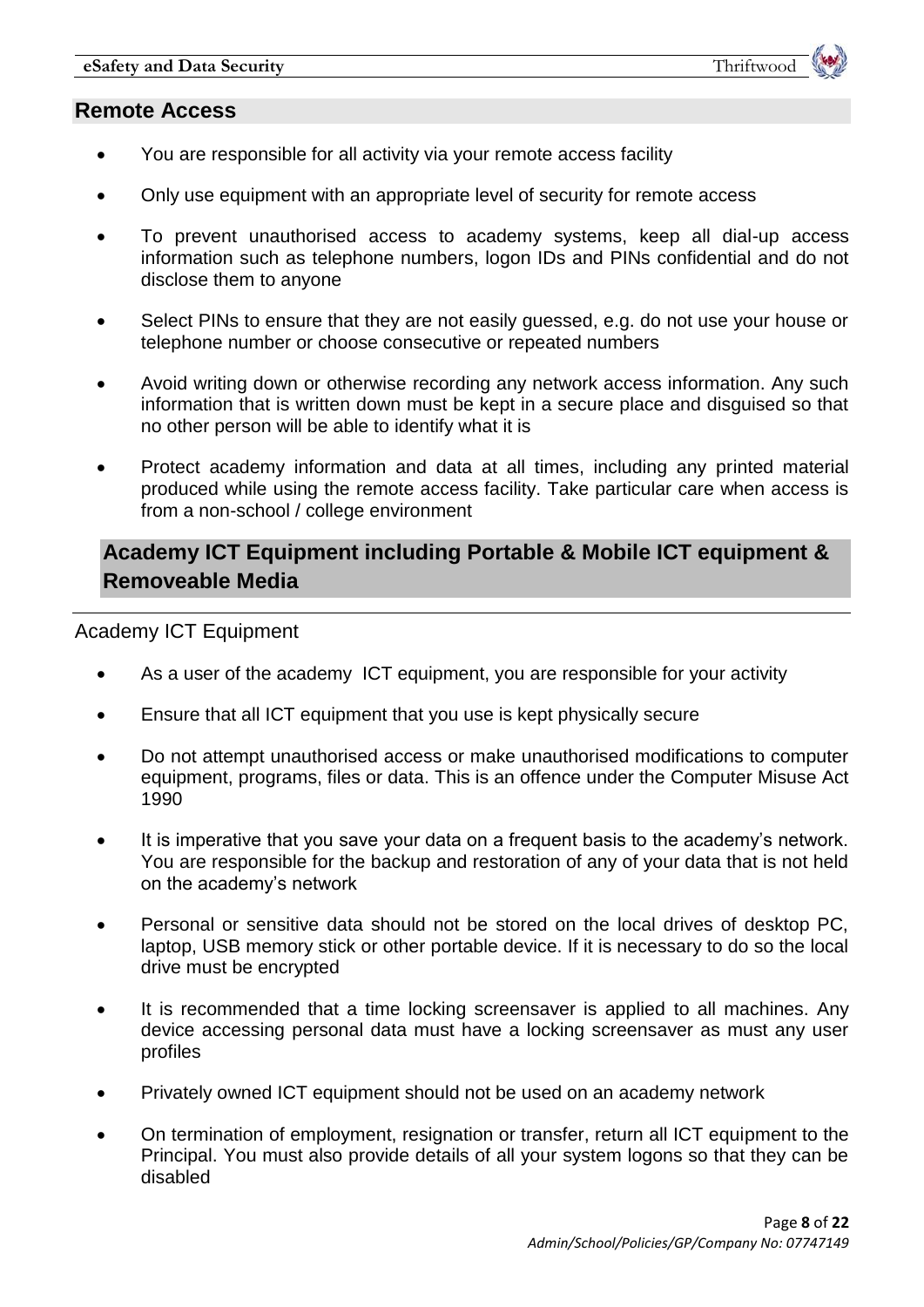- It is your responsibility to ensure that any information accessed from your own PC or removable media equipment is kept secure, and that no personal, sensitive, confidential or classified information is disclosed to any unauthorised person
- All ICT equipment allocated to staff must be authorised by the Head of School / Head of College. Authorising Managers are responsible for:
	- o maintaining control of the allocation and transfer within their Unit
	- o recovering and returning equipment when no longer needed
- All redundant ICT equipment is disposed of in accordance with Waste Electrical and Electronic Equipment (WEEE) directive and Data Protection Act (DPA)

# **Portable & Mobile ICT Equipment**

This section covers such items as laptops, mobile devices and removable data storage devices. Please refer to the relevant sections of this document when considering storing or transferring personal or sensitive data

- All activities carried out on academy systems and hardware will be monitored in accordance with the general policy
- Staff must ensure that all academy data is stored on the academy network, and not kept solely on the laptop. Any equipment where personal data is likely to be stored must be encrypted
- Equipment must be kept physically secure in accordance with this policy to be covered for insurance purposes. When travelling by car, best practice is to place the laptop in the boot of your car before starting your journey
- Synchronise all locally stored data, including diary entries, with the central academy network server on a frequent basis
- Ensure portable and mobile ICT equipment is made available as necessary for antivirus updates and software installations, patches or upgrades
- The installation of any applications or software packages must be authorised by the ICT support team, fully licensed and only carried out by your ICT support
- In areas where there are likely to be members of the general public, portable or mobile ICT equipment must not be left unattended and, wherever possible, must be kept out of sight
- Portable equipment must be transported in its protective case if supplied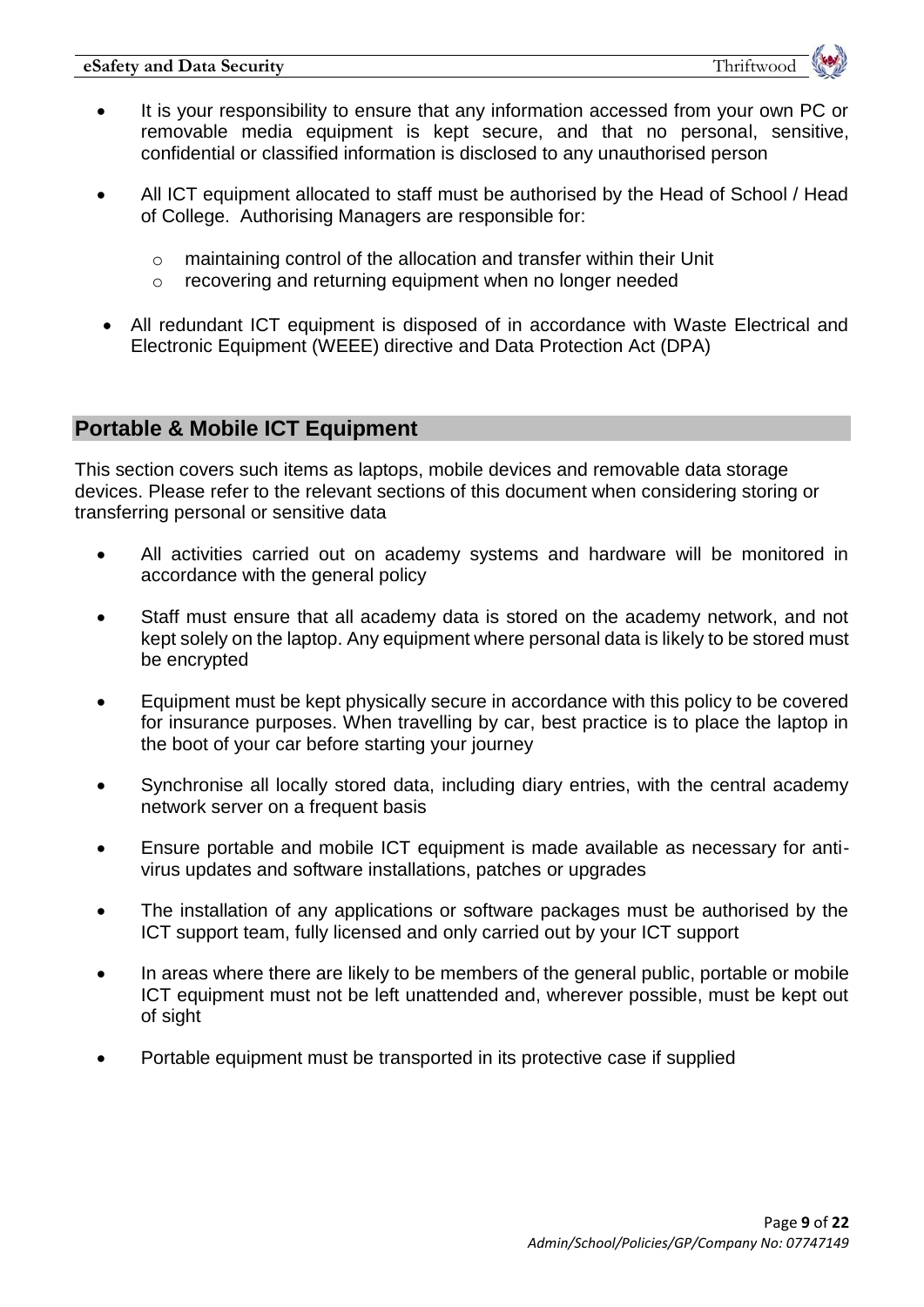# **Mobile Technologies**

Many emerging technologies offer new opportunities for teaching and learning including a move towards personalised learning and 1:1 device ownership for children and young people. Mobile technologies such Smartphones, Blackberries, iPads, games players, are generally very familiar to children outside of school. They often provide a collaborative, well-known device with possible internet access and thus open up risk and misuse associated with communication and internet use. Emerging technologies will be examined for educational benefit and the risk assessed before use in school is allowed. Our Academy chooses to manage the use of these devices in the following ways so that users exploit them appropriately.

# *Personal Mobile Devices (including phones)*

- The academy allows staff to bring in personal mobile phones and devices for their own use outside of pupils supervisory times. Under no circumstances does the school allow a member of staff to contact a pupil or parent/carer using their personal device
- Pupils are allowed to bring personal mobile devices/phones to school but must not use them for personal purposes within lesson time. At all times the device must be switched onto silent
- This technology may be used for educational purposes, as mutually agreed with the Principal.The device user, in this instance, must always ask the prior permission of the bill payer
- The academy is not responsible for the loss, damage or theft of any personal mobile device
- The sending of inappropriate text messages between any member of the school community is not allowed
- Permission must be sought before any image or sound recordings are made on these devices of any member of the school community
- Users bringing personal devices into the academy must ensure there is no inappropriate or illegal content on the device

# *Academy Provided Mobile Devices (including phones)*

- The sending of inappropriate text messages between any member of the academy community is not allowed
- Permission must be sought before any image or sound recordings are made on the devices of any member of the school community
- Where the academy provides mobile technologies such as phones, laptops and iPads for offsite visits and trips, only these devices should be used
- Where the school academy a laptop for staff, only this device may be used to conduct academy business outside of school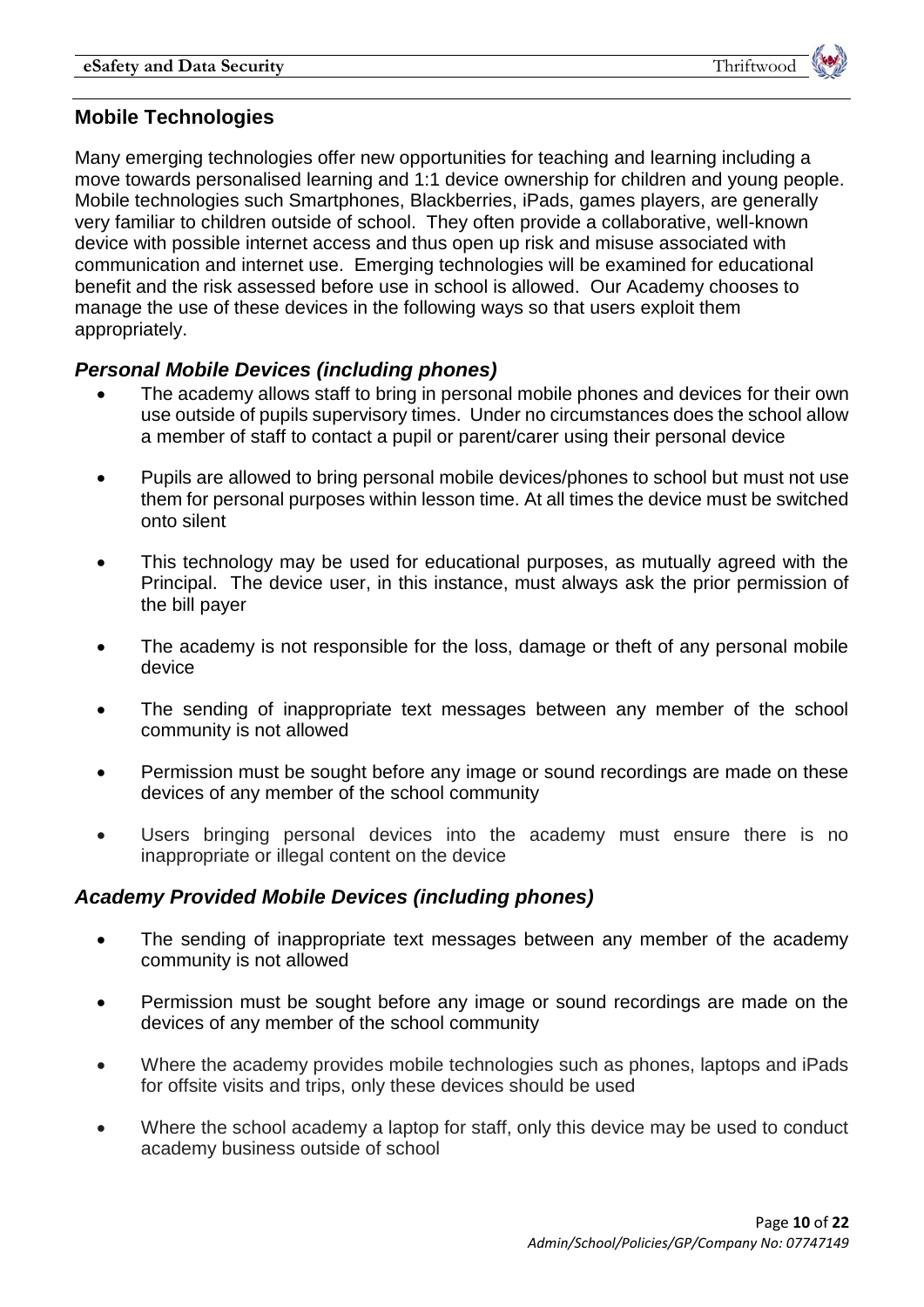## **Removable Media**

If storing or transferring personal, sensitive, confidential or classified information using Removable Media please refer to the section '**Storing/Transferring Personal, Sensitive, Confidential or Classified Information Using Removable Media'**

- Always consider if an alternative solution already exists
- Only use recommended removable media
- Encrypt and password protect
- Store all removable media securely
- Removable media must be disposed of securely by your ICT support team

## **SERVERS**

- Always keep servers in a locked and secure environment
- Limit access rights
- Always password protect and lock the server
- Existing servers should have security software installed appropriate to the machine's specification
- Back up tapes should be encrypted by appropriate software
- Data must be backed up regularly
- Back up tapes/discs must be securely stored in a fireproof container
- Back up media stored off-site must be secure
- Remote back ups should be automatically securely encrypted.
- Newly installed Office Master PCs acting as servers and holding personal data should be encrypted, therefore password protecting data. At the moment SITSS do not encrypt servers, however Office PCs (including Office Master PCs) installed by SITSS are supplied with encryption software installed

## **Systems and Access**

- You are responsible for all activity on academy systems carried out under any access/account rights assigned to you, whether accessed via school ICT equipment or your own PC
- Do not allow any unauthorised person to use school ICT facilities and services that have been provided to you
- Use only your own personal logons, account IDs and passwords and do not allow them to be used by anyone else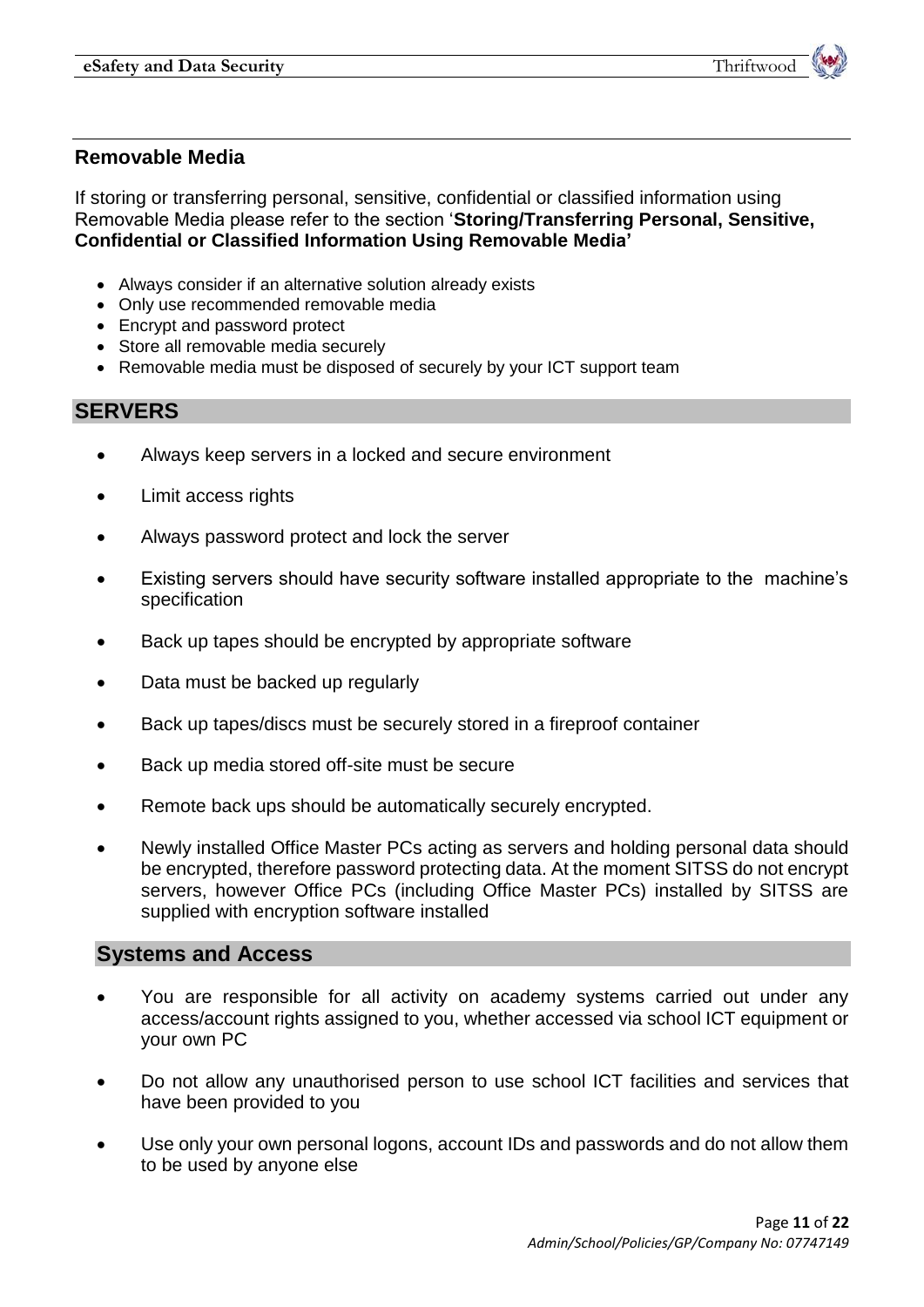- Keep your screen display out of direct view of any third parties when you are accessing personal, sensitive, confidential or classified information
- Ensure you lock your screen before moving away from your computer during your normal working day to protect any personal, sensitive, confidential or otherwise classified data and to prevent unauthorised access
- Ensure that you logoff from the PC completely when you are going to be away from the computer for a longer period of time
- Do not introduce or propagate viruses
- It is imperative that you do not access, load, store, post or send from academy ICT any material that is, or may be considered to be, illegal, offensive, libelous, pornographic, obscene, defamatory, intimidating, misleading or disruptive to the academy or may bring the academy into disrepute. This includes, but is not limited to, jokes, chain letters, files, emails, clips or images that are not part of the academy's business activities; sexual comments or images, nudity, racial slurs, gender specific comments, or anything that would offend someone on the basis of their age, sexual orientation, religious or political beliefs, national origin, or disability (in accordance with the Sex Discrimination Act, the Race Relations Act and the Disability Discrimination Act)
- Any information held on Academy systems, hardware or used in relation to Academy business may be subject to The Freedom of Information Act
- Where necessary, obtain permission from the owner or owning authority and pay any relevant fees before using, copying or distributing any material that is protected under the Copyright, Designs and Patents Act 1998

It is essential that any hard drives which may have held personal or confidential data are 'scrubbed' in way that means the data can no longer be read. It is not sufficient to simply delete the files or reformat the hard drive. Whoever you appoint to dispose of the equipment must provide a **written guarantee** that they will irretrievably destroy the data by multiple over writing the data.

# **Telephone Services**

- You may make or receive personal telephone calls provided:
	- 1. They are infrequent, kept as brief as possible and do not cause annoyance to others
	- 2. They are not for profit or to premium rate services
	- 3. They conform to this and other academy policies.
- Academy telephones are provided specifically for academy business purposes and personal usage is a privilege that will be withdrawn if abused
- Be aware that the laws of slander apply to telephone calls. Whilst a telephone call may seem to have a temporary and private existence it still qualifies as admissible evidence in slander law cases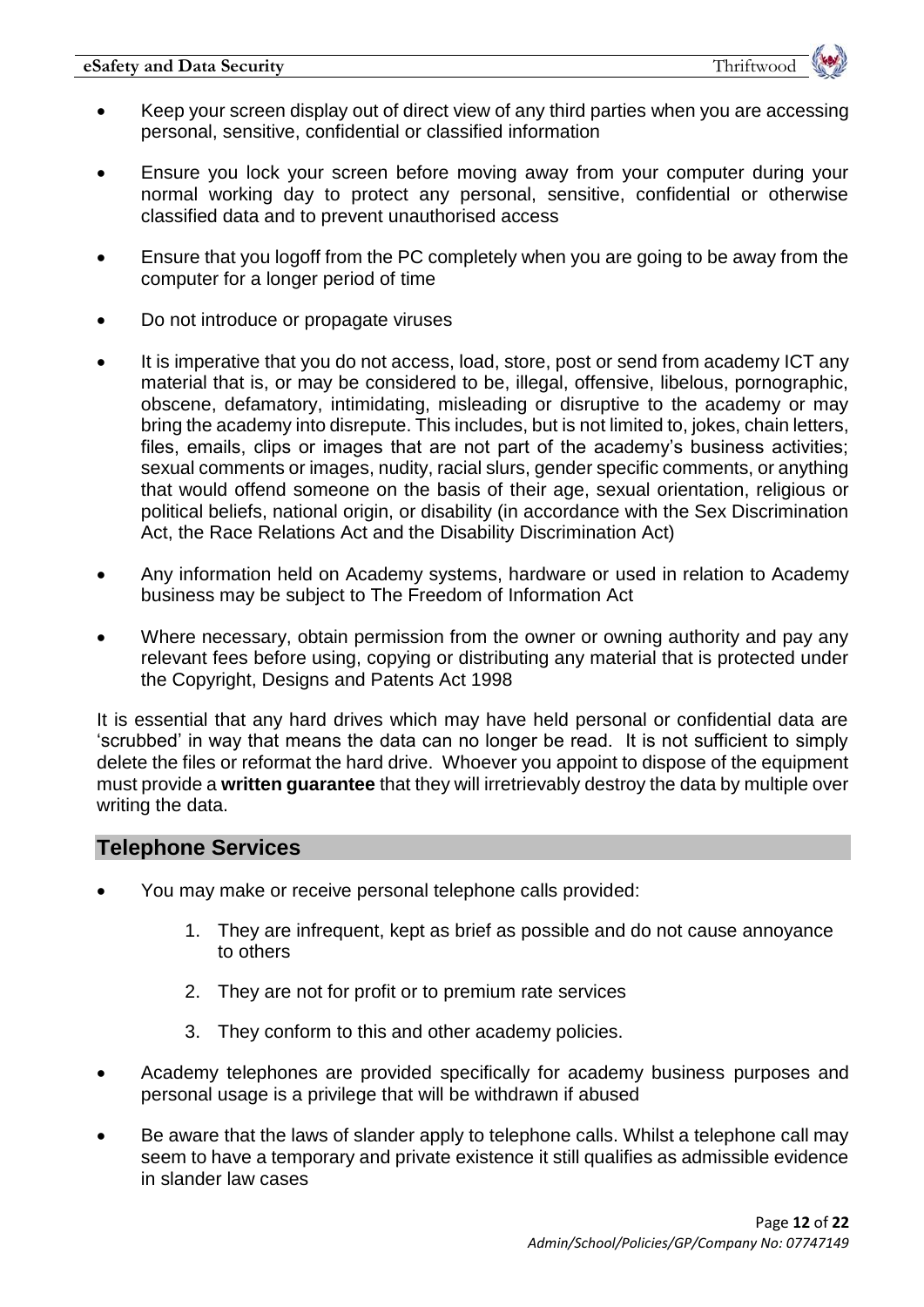• Follow the appropriate procedures in the event of receiving a telephone call containing a bomb threat. These procedures should be made readily available throughout your office. If you do not have a copy, please ask the principal.

\_\_\_\_\_\_\_\_\_\_\_\_\_\_\_\_\_\_\_\_\_\_\_\_\_\_\_\_\_\_\_\_\_\_\_\_\_\_\_\_\_\_\_\_\_\_\_\_\_\_\_\_\_\_\_\_\_\_\_\_\_\_\_\_\_\_\_\_\_

## **Mobile Phones**

 You are responsible for the security of your own mobile phone. Do not leave it unattended and on display

# **Social Media, including Facebook and Twitter**

Facebook, Twitter and other forms of social media are increasingly becoming an important part of our daily lives

- Staff **are not** permitted to access their personal social media accounts using academy equipment
- Staff need to seek permission from the Principal to be able to setup social media accounts, using their academy email address, in order to be able to teach pupils the safe and responsible use of Facebook or other applications
- Staff, governors, pupils, parents and carers are regularly provided with information on how to use social media responsibly and what to do if they are aware of inappropriate use by others
- Staff, governors, pupils, parents and carers are aware that the information, comments, images and video they post online can be viewed by others, copied and stay online forever
- Staff, governors, pupils, parents and carers are aware that their online behaviour should at all times be compatible with UK law

## **Data Security**

The accessing and appropriate use of school and college data is something that the Academy takes very seriously.

The academy is aware of the Becta guidelines found at

**<http://tinyurl.com/76gj9xr>**

(Published Spring 2009, please note that this organisation was closed in 2011 but the guidance is still useful), the advice and guidance given by the Information Commissioner's Office (ICO)

[http://www.ico.gov.uk/for\\_organisations/data\\_protection/security\\_measures.aspx](http://www.ico.gov.uk/for_organisations/data_protection/security_measures.aspx)

and the Local Authority guidance

[http://essexcc.gov.uk/vip8/si/esi/dis/content/index.jsp?sectionOid=895&channelOid=50049&g](http://essexcc.gov.uk/vip8/si/esi/dis/content/index.jsp?sectionOid=895&channelOid=50049&guideOid=79477) [uideOid=79477](http://essexcc.gov.uk/vip8/si/esi/dis/content/index.jsp?sectionOid=895&channelOid=50049&guideOid=79477)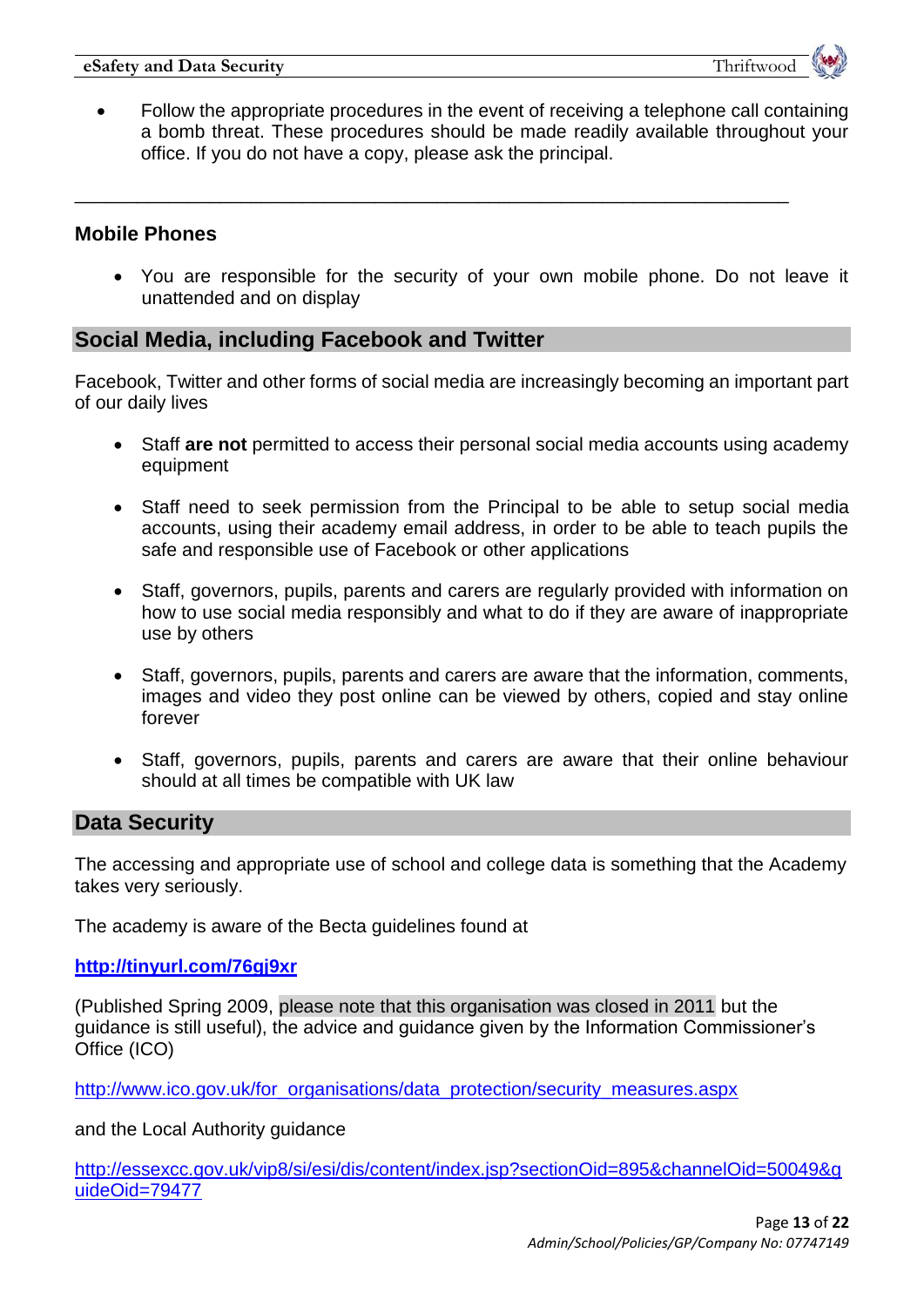#### **eSafety and Data Security** Thriftwood

The Head and Network Manager documents contain advice about identifying information assets including an example of an excel spreadsheet and a brief outline of the school policy that can be displayed at appropriate sites within the school or handed to visitors or guests.

# **Security**

- The academy gives relevant staff access to SIMS its Management Information System, with a unique username and password
- It is the responsibility of everyone to keep passwords secure
- Staff are aware of their responsibility when accessing data
- Staff have been issued with the relevant guidance documents and the Policy for ICT Acceptable Use
- Leadership have identified Senior Information Risk Owner**, Jackie Harper** and Asset Information Owner(s) (AIO) **Carol Smee**.
- Staff keeps all Academy related data secure. This includes all personal, sensitive, confidential or classified data
- Staff should avoid leaving any portable or mobile ICT equipment or removable storage media in unattended vehicles. Where this is not possible, keep it locked out of sight.
- Staff should always carry portable and mobile ICT equipment or removable media as hand luggage, and keep it under your control at all times
- It is the responsibility of individual staff to ensure the security of any personal, sensitive, confidential and classified information contained in documents faxed, copied, scanned or printed. This is particularly important when shared copiers (multi-function print, fax, scan and copiers) are used

Anyone expecting a confidential or sensitive fax should notify the sender before it is sent.

# **Protective Marking**

• ICT equipment should be marked with the Academy postcode using a Security marker, and labelled.

# **Senior Information Risk Owner (SIRO)**

The SIRO is a senior member of staff who is familiar with information risks and the academy's response. Typically, the SIRO should be a member of the senior leadership team and have the following responsibilities:

- they own the information risk policy and risk assessment
- they appoint the Information Asset Owner.
- they act as an advocate for information risk management

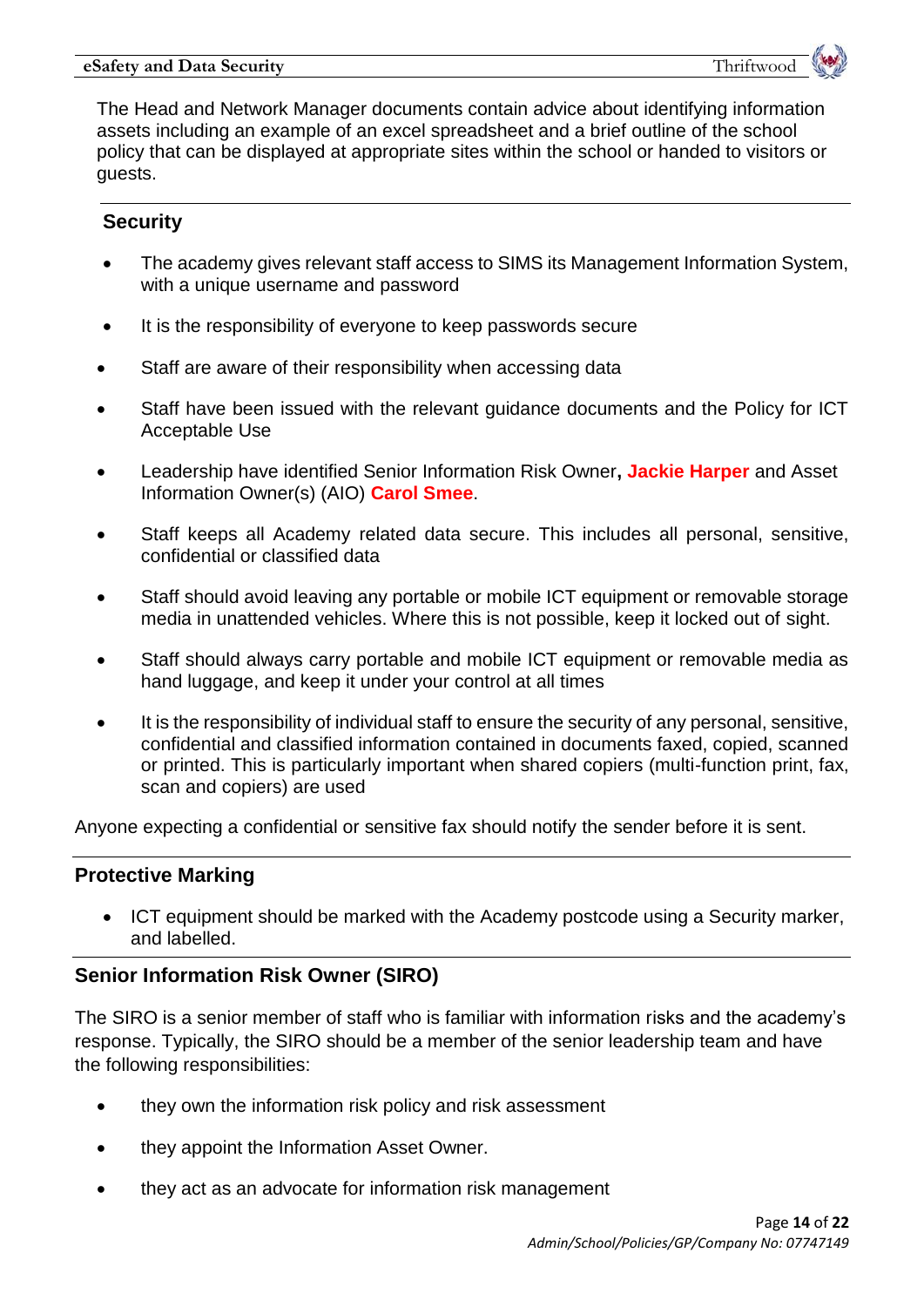

The Office of Public Sector Information has produced *[Managing Information Risk](http://www.nationalarchives.gov.uk/services/publications/information-risk.pdf)*, [\[http://www.nationalarchives.gov.uk/services/publications/information-risk.pdf\]](http://www.nationalarchives.gov.uk/services/publications/information-risk.pdf) to support SIROs in their role.

The SIRO in this school is **Jackie Harper**

# **Information Asset Owner (IAO)**

Any information that is sensitive needs to be protected. This will include the personal data of learners and staff; such as assessment records, medical information and special educational needs data. Please refer to the appendix at the back of this document showing examples of information assets a school may hold.

The role of an IAO is to understand:

- what information is held, and for what purposes
- what information needs to be protected how information will be amended or added to over time
- who has access to the data and why
- how information is retained and disposed off

As a result, the IAO is able to manage and address risks to the information and make sure that information handling complies with legal requirements.

Although these roles have been explicitly identified, the handling of secured data is everyone's responsibility – whether they are an employee, consultant, software provider of managed service provider. Failing to apply appropriate controls to secure data could amount to gross misconduct or even legal action.

# **Incident Reporting**

Any security breaches or attempts, loss of equipment and any unauthorised use or suspected misuse of ICT must be immediately reported to the Academy's Senior Leadership Team. Additionally, all security breaches, lost/stolen equipment or data (including remote access SecureID tokens and PINs), virus notifications, unsolicited emails, misuse or unauthorised use of ICT and all other policy non-compliance must be reported to ICT personnel.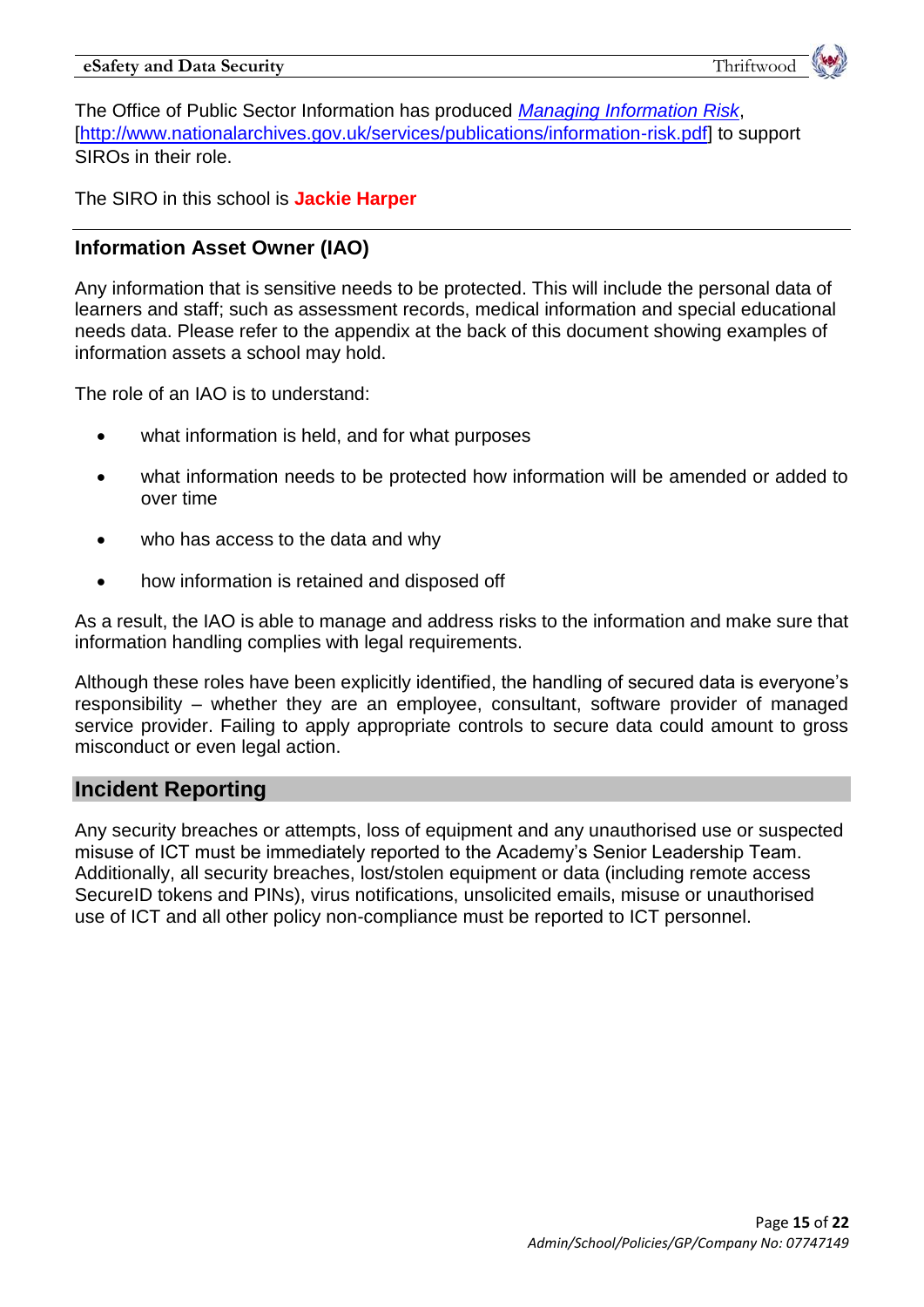# **Writing and Reviewing this Policy**

# **Staff and Pupil Involvement in Policy Creation**

 Staff and pupils have been involved in making/reviewing the Policy for ICT Acceptable Use through **Staff meetings and school council**

# **Review Procedure**

There will be an on-going opportunities for staff to discuss any issue of eSafety that concerns them

This policy will be reviewed every (12) months and consideration given to the implications for future whole school development planning

The policy will be amended if new technologies are adopted or Central Government change the orders or guidance in any way.

## **Breaches**

A breach or suspected breach of policy by an academy employee, contractor or pupil may result in the temporary or permanent withdrawal of school ICT hardware, software or services from the offending individual.

Any policy breach is grounds for disciplinary action in accordance with the School Disciplinary Procedure. Policy breaches may also lead to criminal or civil proceedings.

The ICO's new powers to issue monetary penalties came into force on 6 April 2010, allowing the Information Commissioner's office to serve notices requiring organisations to pay up to £500,000 for serious breaches of the Data Protection Act.

The data protection powers of the Information Commissioner's Office are to:

- Conduct assessments to check organisations are complying with the Act;
- Serve information notices requiring organisations to provide the Information Commissioner's Office with specified information within a certain time period;
- Serve enforcement notices and 'stop now' orders where there has been a breach of the Act, requiring organisations to take (or refrain from taking) specified steps in order to ensure they comply with the law;
- Prosecute those who commit criminal offences under the Act:
- Conduct audits to assess whether organisations processing of personal data follows good practice,
- Report to Parliament on data protection issues of concern

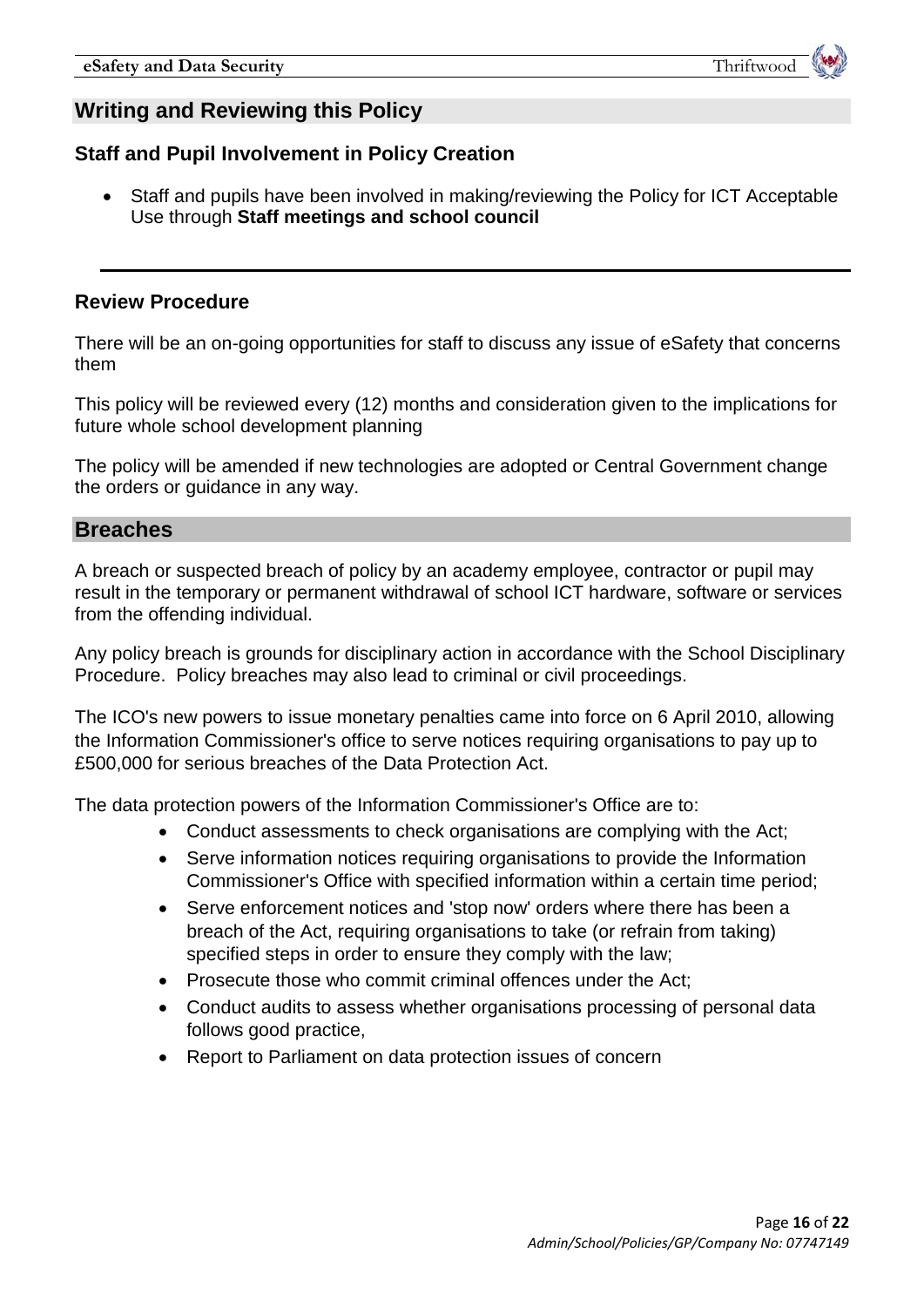# **Disposal of Redundant ICT Equipment**

- All redundant ICT equipment will be disposed of through an authorized agency. This should include a written receipt for the item including an acceptance of responsibility for the destruction of any personal data
- All redundant ICT equipment that may have held personal data will have the storage media over written multiple times to ensure the data is irretrievably destroyed. Or if the storage media has failed it will be physically destroyed. We will only use authorized companies who will supply a written guarantee that this will happen
- Disposal of any ICT equipment will conform to:

The Waste Electrical and Electronic Equipment Regulations 2006

The Waste Electrical and Electronic Equipment (Amendment) Regulations 2007

<http://www.environment-agency.gov.uk/business/topics/waste/32084.aspx>

http://www.opsi.gov.uk/si/si2006/uksi\_20063289\_en.pdf

[http://www.opsi.gov.uk/si/si2007/pdf/uksi\\_20073454\\_en.pdf?lang=\\_e](http://www.opsi.gov.uk/si/si2007/pdf/uksi_20073454_en.pdf?lang=_e)

#### **Data Protection Act 1998**

[http://www.ico.gov.uk/what\\_we\\_cover/data\\_protection.aspx](http://www.ico.gov.uk/what_we_cover/data_protection.aspx)

## **Electricity at Work Regulations 1989**

[http://www.opsi.gov.uk/si/si1989/Uksi\\_19890635\\_en\\_1.htm](http://www.opsi.gov.uk/si/si1989/Uksi_19890635_en_1.htm)

- The academy will maintain a comprehensive inventory of all its ICT equipment including a record of disposal
- The academy's disposal record will include:
	- o Date item disposed of
	- o Authorization for disposal, including:
		- **verification of software licensing**
		- any personal data likely to be held on the storage media? <sup>\*</sup>
	- $\circ$  How it was disposed of eg waste, gift, sale
	- $\circ$  Name of person & / or organisation who received the disposed item

\* if personal data is likely to be held the storage media will be over written multiple times to ensure the data is irretrievably destroyed.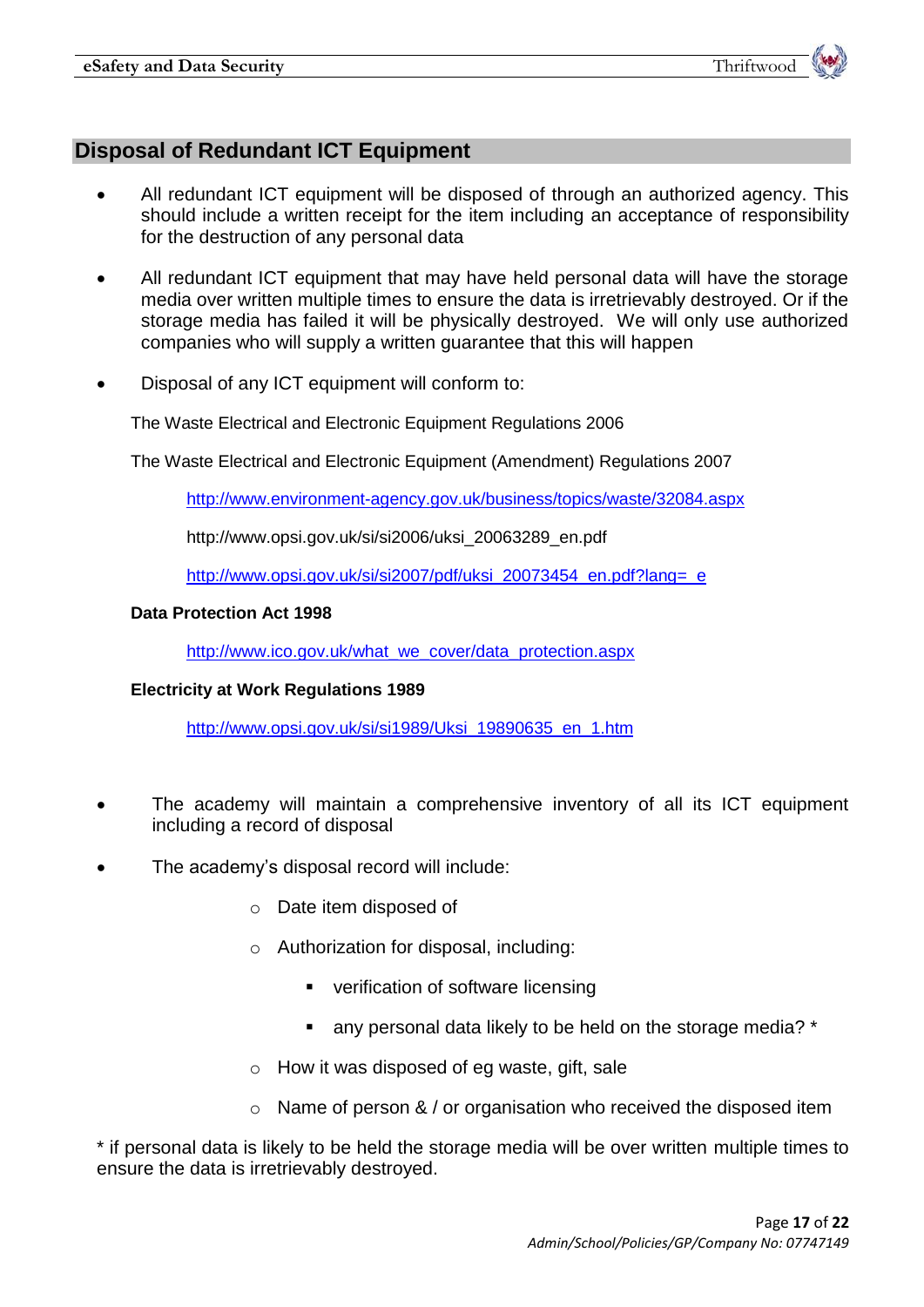#### **eSafety and Data Security** Thriftwood



 Any redundant ICT equipment being considered for sale / gift will have been subject to a recent electrical safety check and hold a valid PAT certificate

Further information available at:

## **Waste Electrical and Electronic Equipment (WEEE) Regulations**

#### **Environment Agency web site**

Introduction

<http://www.environment-agency.gov.uk/business/topics/waste/32084.aspx>

The Waste Electrical and Electronic Equipment Regulations 2006

[http://www.opsi.gov.uk/si/si2006/uksi\\_20063289\\_en.pdf](http://www.opsi.gov.uk/si/si2006/uksi_20063289_en.pdf)

The Waste Electrical and Electronic Equipment (Amendment) Regulations 2007

[http://www.opsi.gov.uk/si/si2007/pdf/uksi\\_20073454\\_en.pdf?lang=\\_e](http://www.opsi.gov.uk/si/si2007/pdf/uksi_20073454_en.pdf?lang=_e)

#### **Information Commissioner website**

<http://www.ico.gov.uk/>

#### **Data Protection Act – data protection guide, including the 8 principles**

[http://www.ico.gov.uk/for\\_organisations/data\\_protection\\_guide.aspx](http://www.ico.gov.uk/for_organisations/data_protection_guide.aspx)

# **Further Help and Support**

Your organisation has a legal obligation to protect sensitive information under the Data Protection Act 1998. For more information visit the website of the Information Commissioners Office [http://www.ico.gov.uk/]

Full Becta guidance & documents are available at the link below

<http://schools.becta.org.uk/index.php?section=iv&catcode=ss> Iv mis im03&rid=14734

School's toolkit is available – Record Management Society website –

http://www.rms-bg.org.uk?resources/848

Test you online safety links [http://www.getsafeonline.org]

Information Commissioner's Office [http://www.ico.gov.uk](http://www.ico.gov.uk/)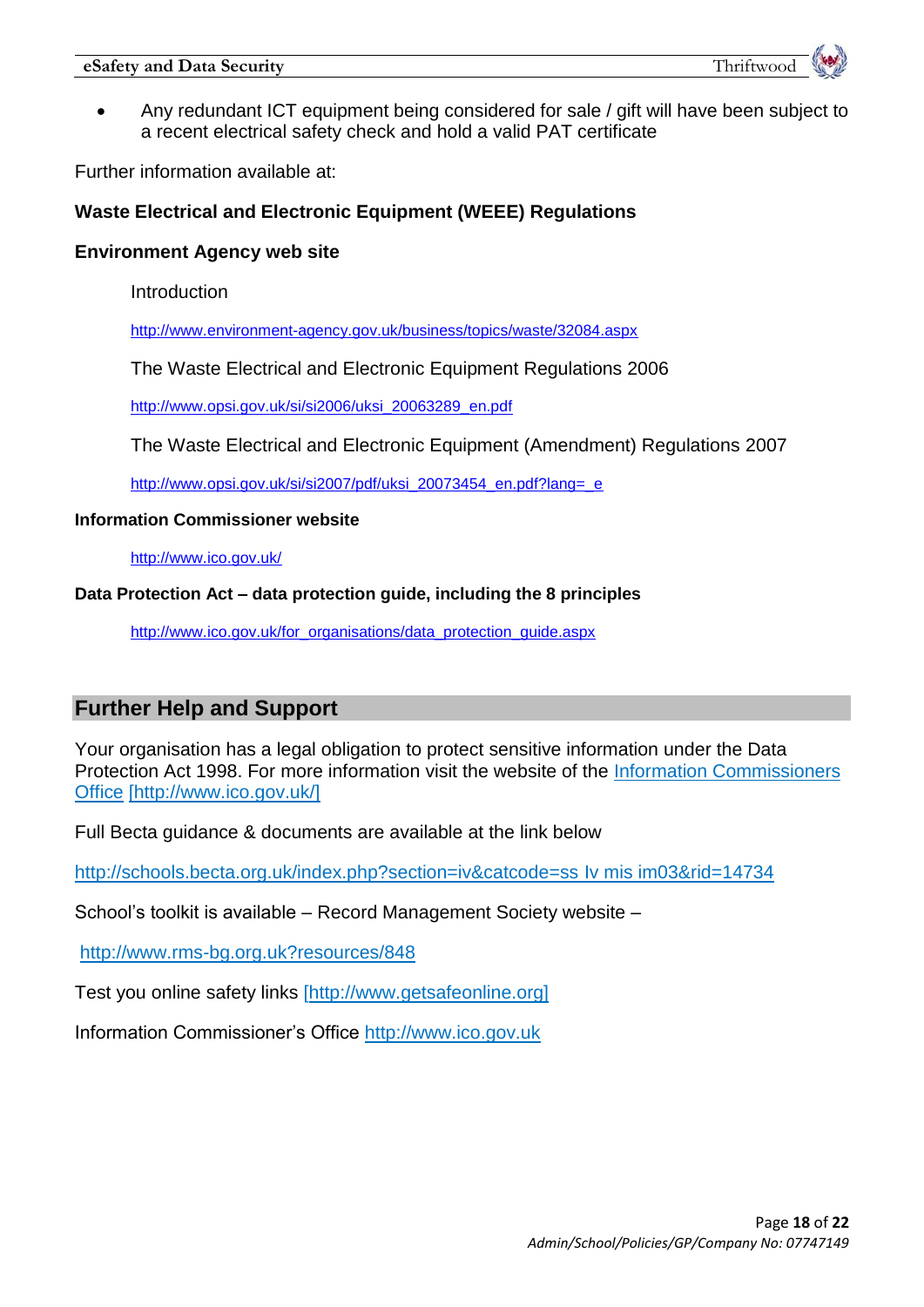# **Current Legislation**

# **Acts Relating to Monitoring of Staff eMail**

## **Data Protection Act 1998**

The Act requires anyone who handles personal information to comply with important data protection principles when treating personal data relating to any living individual. The Act grants individuals rights of access to their personal data, compensation and prevention of processing

<http://www.hmso.gov.uk/acts1998/19980029.htm>

## **The Telecommunications (Lawful Business Practice)**

## **(Interception of Communications) Regulations 2000**

<http://www.hmso.gov.uk/si/si2000/20002699.htm>

## **Regulation of Investigatory Powers Act 2000**

Regulating the interception of communications and making it an offence to intercept or monitor communications without the consent of the parties involved in the communication. The RIP was enacted to comply with the Human Rights Act 1998. The Telecommunications (Lawful Business Practice) (Interception of Communications) Regulations 2000. However, permit a degree of monitoring and record keeping, for example, to ensure communications are relevant to school activity or to investigate or detect unauthorised use of the network. Nevertheless, any monitoring is subject to informed consent, which means steps must have been taken to ensure that everyone who may use the system is informed that communications may be monitored. Covert monitoring without informing users that surveillance is taking place risks breaching data protection and privacy legislation.

<http://www.hmso.gov.uk/acts2000/20000023.htm>

#### **Human Rights Act 1998**

<http://www.hmso.gov.uk/acts1998/19980042.htm>

## **Other Acts Relating to eSafety**

## **Racial and Religious Hatred Act 2006**

It is a criminal offence to threaten people because of their faith, or to stir up religious hatred by displaying, publishing or distributing written material which is threatening. Other laws already protect people from threats based on their race, nationality or ethnic background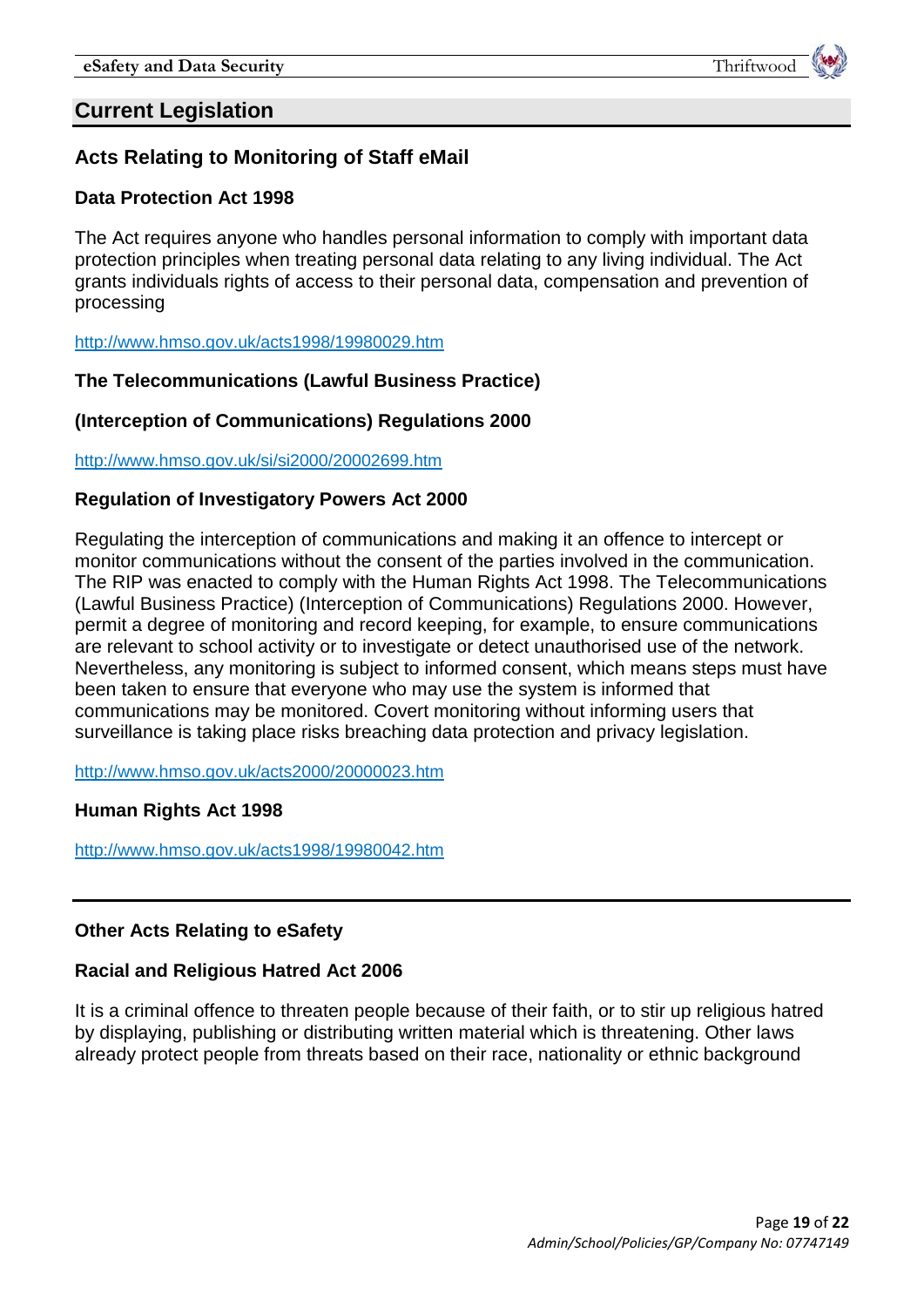## **Sexual Offences Act 2003**

The new grooming offence is committed if you are over 18 and have communicated with a child under 16 at least twice (including by phone or using the Internet) it is an offence to meet them or travel to meet them anywhere in the world with the intention of committing a sexual offence. Causing a child under 16 to watch a sexual act is illegal, including looking at images such as videos, photos or webcams, for your own gratification. It is also an offence for a person in a position of trust to engage in sexual activity with any person under 18, with who they are in position of trust. Schools should already have a copy of *"Children & Families: Safer from Sexual Crime"* document as part of their child protection packs.

For more information [www.teachernet.gov.uk](http://www.teachernet.gov.uk/)

## **Communications Act 2003 (section 127)**

Sending by means of the Internet a message or other matter that is grossly offensive or of an indecent, obscene or menacing character; or sending a false message by means of or persistently making use of the Internet for the purpose of causing annoyance, inconvenience or needless anxiety is guilty of an offence liable, on conviction, to imprisonment, This wording is important because an offence is complete as soon as the message has been sent: there is no need to prove any intent or purpose.

## **The Computer Misuse Act 1990 (Sections 1-3)**

Regardless of an individual's motivation, the Act makes it a criminal offence to gain:

- Access to computer files or software without permission (for example using another person's password to access files)
- Unauthorised access, as above, in order to commit a further criminal act (such as fraud)
- Impair the operation of a computer or program

UK citizens or residents may be extradited to another country if they are suspected of committing an of the above offences

## **Malicious Communications Act 1988 (section 1)**

This legislation makes it a criminal offence to send an electronic message (e-mail) that conveys indecent, grossly offensive, threatening material or information that is false; or is of an indecent or grossly offensive nature if the purpose was to cause a recipient to suffer distress or anxiety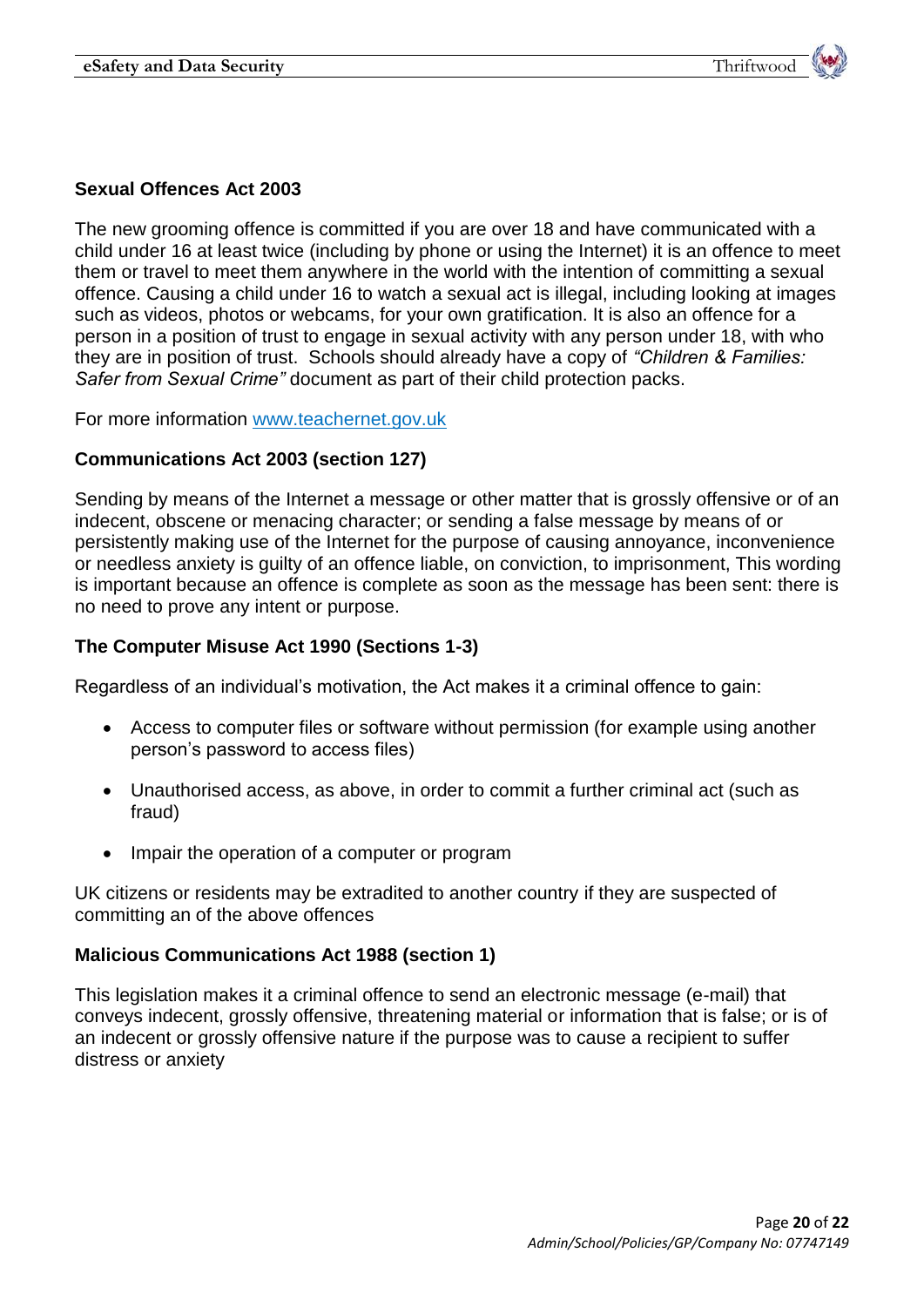# **Copyright, Design and Parents Act 1988**

Copyright is the right to prevent others from copying or using work without permission. Works such as text, music, sound, film and programs all qualify for copyright protection. The author of the work is usually the copyright owner, but if it was created during the course of employment it belongs to the employer. Copyright infringement is to copy all or a substantial part of anyone's work without obtaining them author's permission. Usually a licence associated with the work will allow a user to copy or use it for limited purposes. It is advisable always to read the terms of a licence before you copy or use someone else's material. It is also illegal to adapt or use software without a licence or in ways prohibited by the terms of the software licence.

# **Public Order Act 1986 (Sections 17-29)**

This Act makes it a criminal offence to stir up racial hatred by displaying, publishing or distributing written material which is threatening. Like the Racial and Religious Hatred Act 2006 it also makes the possession of inflammatory material with a view of releasing it a criminal offence

## **Protection of Children Act 1978 (section 1)**

It is an offence to take, permit to be taken, make, possess, show, distribute or advertise indecent images of children in the United Kingdom. A child for these purposes is anyone under the age of 18. Viewing an indecent image of a child on your computer means that you have made a digital image. An image of a child also covers pseudo-photographs (digitally collated or otherwise). A person convicted of such an offence may face up to 10 years in prison

## **Obscene Publications Act 1959 and 1964**

Publishing an "obscene" article is a criminal offence. Publishing includes electronic transmission

# **Protection from Harassment Act 1997**

A person must not pursue a course of conduct, which amounts to harassment of another, and which he knows or ought to know amounts to harassment of the other

A person whose course of conduct causes another to fear, on at least two occasions, that violence will be used against him is guilty of an offence if he knows or ought to know that his course of conduct will cause the other so to fear on each of those occasions

# **Acts Relating to the Protection of Personal Data**

## **Data Protection Act 1998**

[http://www.opsi.gov.uk/acts/acts1998/ukpga\\_19980029\\_en\\_1](http://www.opsi.gov.uk/acts/acts1998/ukpga_19980029_en_1)

## **The Freedom of Information Act 2000**

[http://www.ico.gov.uk/for\\_organisations/freedom\\_of\\_information\\_guide.aspx](http://www.ico.gov.uk/for_organisations/freedom_of_information_guide.aspx)